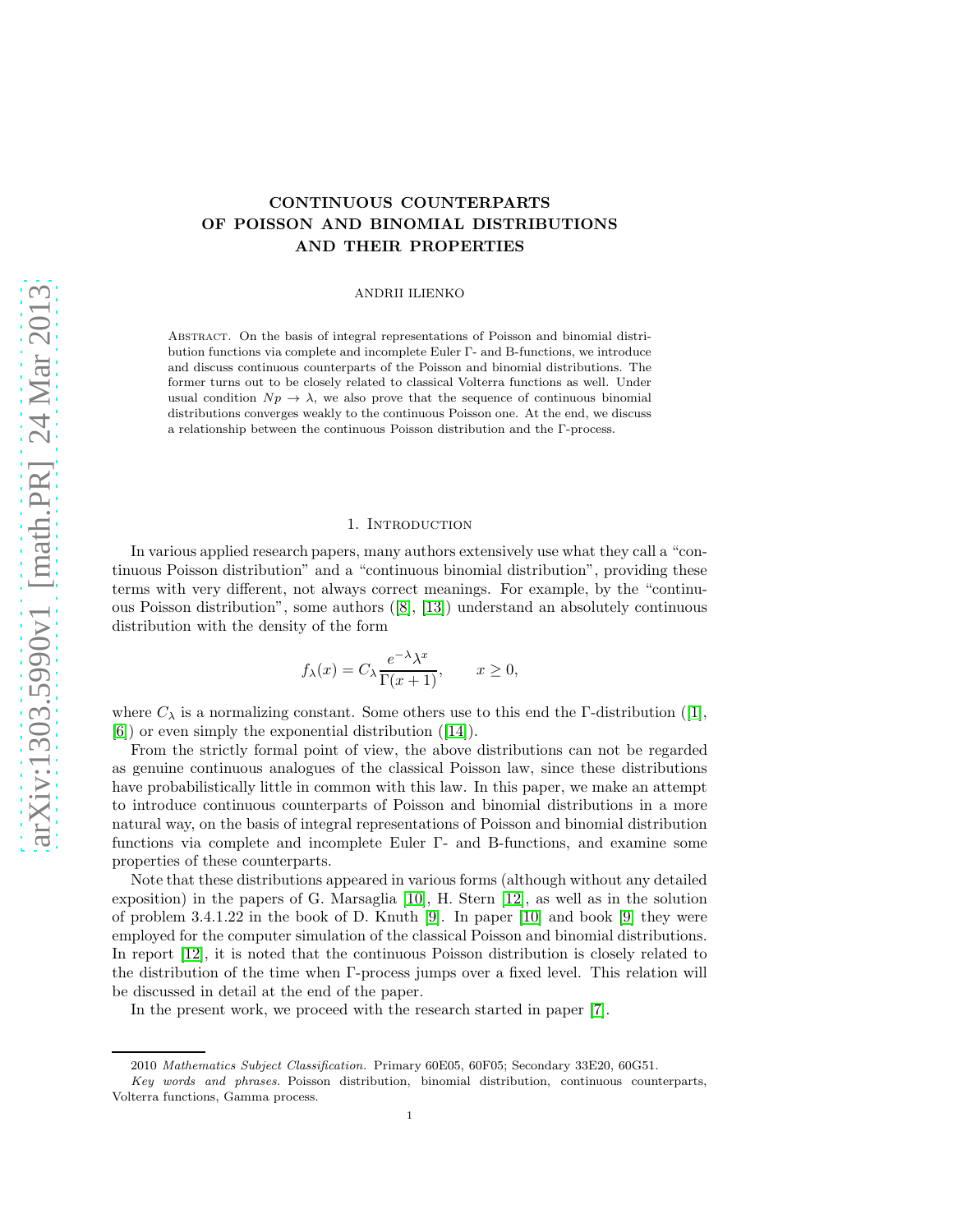#### 2 ANDRII ILIENKO

# 2. Notation and preliminaries

Recall the standard notation which will be used in what follows: for  $x \in \mathbb{R}$  set

$$
\lfloor x \rfloor \stackrel{\text{def}}{=} \max\{k \in \mathbb{Z} \colon k \le x\}, \quad \lceil x \rceil \stackrel{\text{def}}{=} \min\{k \in \mathbb{Z} \colon k \ge x\}.
$$

Besides, we will need incomplete Euler Γ- and B-functions:

$$
\Gamma(x,\lambda) \stackrel{\text{def}}{=} \int_{\lambda}^{\infty} e^{-t} t^{x-1} dt, \qquad x > 0, \lambda \ge 0,
$$
 (incomplete  $\Gamma$ -function)  

$$
B(x,y,p) \stackrel{\text{def}}{=} \int_{p}^{1} t^{x-1} (1-t)^{y-1} dt, \quad x, y > 0, 0 \le p \le 1.
$$
 (incomplete B-function)

In particular, we have for the usual (complete) Γ- and B-functions:

 $\Gamma(x) = \Gamma(x, 0), \quad B(x, y) = B(x, y, 0), \quad x, y > 0.$ 

Denote by  $\pi_{\lambda}$ ,  $\lambda > 0$ , the classical Poisson distribution, i.e. a discrete probability measure on the set  $\mathbb{N} \cup \{0\}$  given by  $\pi_{\lambda}(\{k\}) = e^{-\lambda} \frac{\lambda^k}{k!}$  $\frac{\lambda^k}{k!}$ . Also denote by  $\beta_{N,p}, N \in \mathbb{N}$ ,  $p \in [0,1]$ , the classical binomial distribution, i.e. a discrete probability measure on the set  $\{0, ..., N\}$  given by  $\beta_{N,p}(\{k\}) = {N \choose k} p^k (1-p)^{N-k}$ .

It is well-known that the distribution function  $F_{\lambda}$  of the Poisson measure  $\pi_{\lambda}$  admits a representation in terms of functions  $\Gamma(\cdot, \lambda)$  and  $\Gamma(\cdot)$ :

<span id="page-1-0"></span>
$$
F_{\lambda}(x) \stackrel{\text{def}}{=} \pi_{\lambda}\big((-\infty, x)\big) = \begin{cases} 0, & x \leq 0, \\ e^{-\lambda} \sum_{k=0}^{\lceil x \rceil - 1} \frac{\lambda^k}{k!}, & x > 0, \end{cases} = \begin{cases} 0, & x \leq 0, \\ \frac{\Gamma\big(\lceil x \rceil, \lambda\big)}{\Gamma\big(\lceil x \rceil\big)}, & x > 0. \end{cases} \tag{1}
$$

A similar representation via B-functions holds true for the distribution function  $F_{N,p}$  of the binomial measure  $\beta_{N,p}$ :

<span id="page-1-1"></span>
$$
F_{N,p}(x) \stackrel{\text{def}}{=} \beta_{N,p}((-\infty, x)) = \begin{cases} 0, & x \le 0, \\ \sum_{k=0}^{\lceil x \rceil - 1} {N \choose k} p^k (1-p)^{N-k}, & 0 < x \le N, \\ 1, & x > N, \\ \frac{B(\lceil x \rceil, N+1-\lceil x \rceil, p)}{B(\lceil x \rceil, N+1-\lceil x \rceil)}, & 0 < x \le N, \\ 1, & x > N. \end{cases} \tag{2}
$$

Representations [\(1\)](#page-1-0) and [\(2\)](#page-1-1) can be attributed to a sort of "probabilistic folklore" (see e.g. [\[11\]](#page-6-9), where they are given as problems). The proofs are a simple exercise in integration by parts.

#### 3. Continuous analogues of Poisson and binomial distributions

Taking representations [\(1\)](#page-1-0) and [\(2\)](#page-1-1) into account, the following definitions appear to be quite natural.

<span id="page-1-2"></span>**Definition 3.1.** By *continuous Poisson distribution with parameter*  $\lambda > 0$  we will mean the probability measure  $\tilde{\pi}_{\lambda}$  supported by  $[0, \infty)$  with distribution function of the form

<span id="page-1-3"></span>
$$
\tilde{F}_{\lambda}(x) = \begin{cases} 0, & x \le 0, \\ \frac{\Gamma(x,\lambda)}{\Gamma(x)}, & x > 0. \end{cases}
$$
\n(3)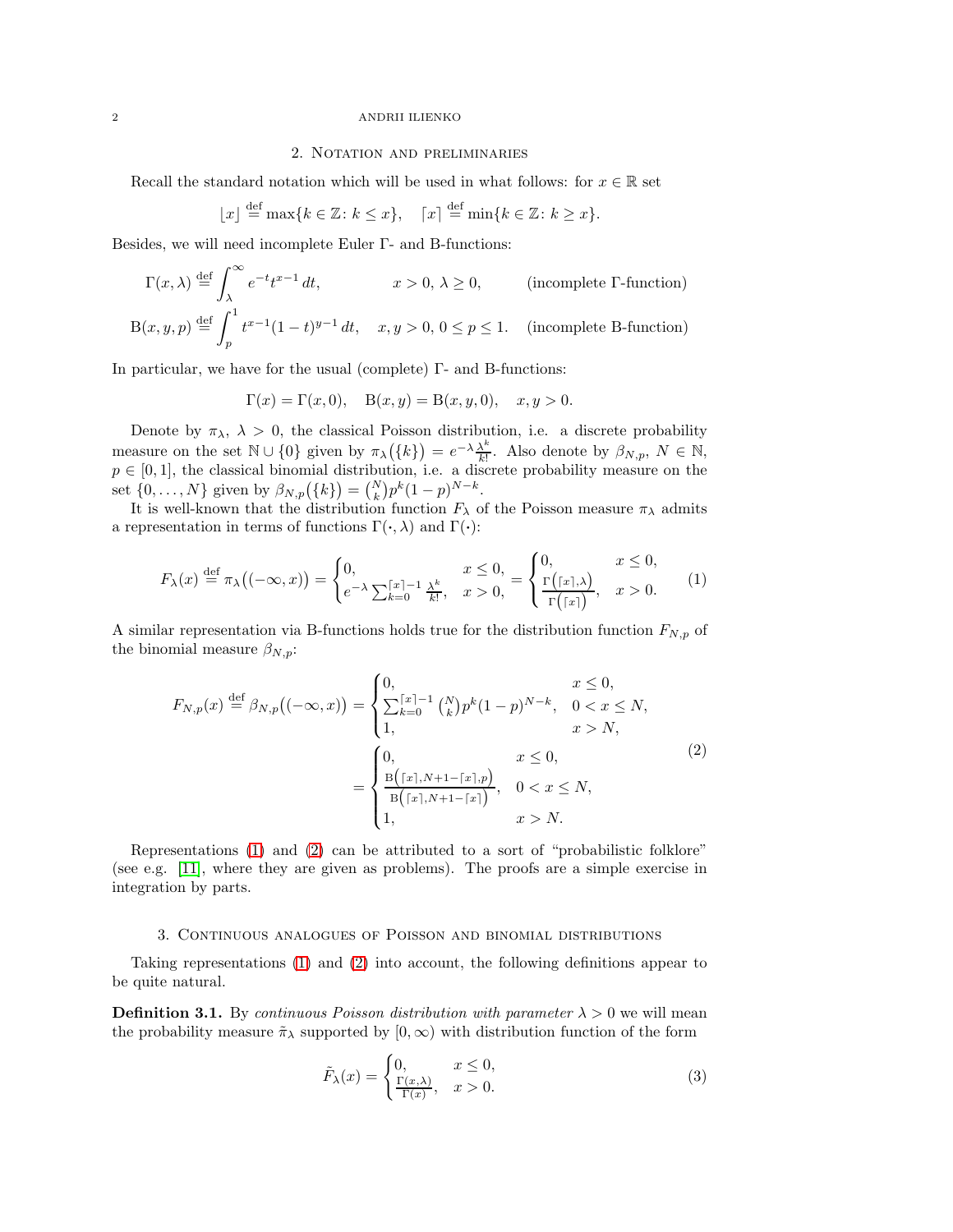<span id="page-2-0"></span>**Definition 3.2.** By continuous binomial distribution with parameters  $N > 0$ ,  $p \in (0, 1)$ we will mean the probability measure  $\beta_{N,p}$  supported by  $[0, N + 1]$  with distribution function of the form

<span id="page-2-1"></span>
$$
\tilde{F}_{N,p}(x) = \begin{cases}\n0, & x \le 0, \\
\frac{\mathbf{B}(x, N+1-x, p)}{\mathbf{B}(x, N+1-x)}, & 0 < x \le N+1, \\
1, & x > N+1.\n\end{cases}
$$
\n(4)

Note that in Definition [3.2](#page-2-0) parameter  $N$  may take non-integer values; we continue to denote it with N only by tradition.

We should first check whether the distributions introduced by Definitions [3.1](#page-1-2) and [3.2](#page-2-0) are well defined. To this end, we show that the following assertions hold true:

- (i)  $\lim_{x\to+0} \frac{\Gamma(x,\lambda)}{\Gamma(x)} = 0;$
- (ii)  $\lim_{x \to +\infty} \frac{\Gamma(x,\lambda)}{\Gamma(x)} = 1;$
- (iii) the function  $\frac{\Gamma(x,\lambda)}{\Gamma(x)}$  increases in x on the interval  $[0,\infty)$ ;
- (iv)  $\lim_{x \to +0} \frac{B(x,N+1-x,p)}{B(x,N+1-x)} = 0;$
- (v)  $\lim_{x \to N+1-0} \frac{B(x, N+1-x, p)}{B(x, N+1-x)} = 1;$
- (vi) the function  $\frac{B(x,N+1-x,p)}{B(x,N+1-x)}$  increases in x on the segment  $[0, N+1]$ .

Assertions (i) and (iv) hold, since the numerators are bounded as  $x \to +0$  while the denominators increase to infinity. Similarly,  $B(x, N+1-x) - B(x, N+1-x, p)$  is bounded as  $x \to N+1-0$  while  $B(x, N+1-x)$  increases to infinity, which yields (v). (ii) follows from the fact that  $\Gamma(x) - \Gamma(x, \lambda)$  has an asymptotic order  $x^{-1}\lambda^x$  as  $x \to +\infty$ , in other words is  $o(\Gamma(x))$ .

Finally, assertions (iii) and (vi) result from the following relations:

<span id="page-2-2"></span>
$$
\tilde{f}_{\lambda}(x) \stackrel{\text{def}}{=} \tilde{F}'_{\lambda}(x) = \Gamma^{-2}(x) \left( \int_{\lambda}^{\infty} \int_{0}^{\infty} e^{-(s+t)} (st)^{x-1} \ln \frac{s}{t} ds dt \right)
$$
\n
$$
= \Gamma^{-2}(x) \left( \int_{\lambda}^{\infty} \int_{0}^{\lambda} e^{-(s+t)} (st)^{x-1} \ln \frac{s}{t} ds dt \right) > 0, \qquad x > 0,
$$
\n(5)

<span id="page-2-3"></span>
$$
\tilde{f}_{N,p}(x) \stackrel{\text{def}}{=} \tilde{F}'_{N,p}(x)
$$
\n
$$
= B^{-2}(x, N+1-x) \left( \int_{p}^{1} \int_{0}^{1} (st)^{x-1} (1-s)^{N-x} (1-t)^{N-x} \ln \frac{s(1-t)}{t(1-s)} ds dt \right)
$$
\n
$$
= B^{-2}(x, N+1-x) \left( \int_{p}^{1} \int_{0}^{p} (st)^{x-1} (1-s)^{N-x} (1-t)^{N-x} \ln \frac{s(1-t)}{t(1-s)} ds dt \right) > 0,
$$
\n
$$
0 < x < N+1.
$$
\n(6)

Note that we changed  $\infty$  for  $\lambda$  and 1 for p in the upper limits of the inner integrals due to antisymmetry of the integrands with respect to the argument pair  $(s, t)$ .

The result can be summarized in the next statement. Here  $\mathbb{R}^+$  stands for  $[0, \infty)$ .

**Theorem 3.1.** The distribution functions  $\tilde{F}_{\lambda}$  and  $\tilde{F}_{N,p}$  given by [\(3\)](#page-1-3) and [\(4\)](#page-2-1) define absolutely continuous (with respect to the Lebesgue measure) probability distributions on the measurable space  $(\mathbb{R}^+, \mathfrak{B}(\mathbb{R}^+))$ . Their densities are of form [\(5\)](#page-2-2) and [\(6\)](#page-2-3).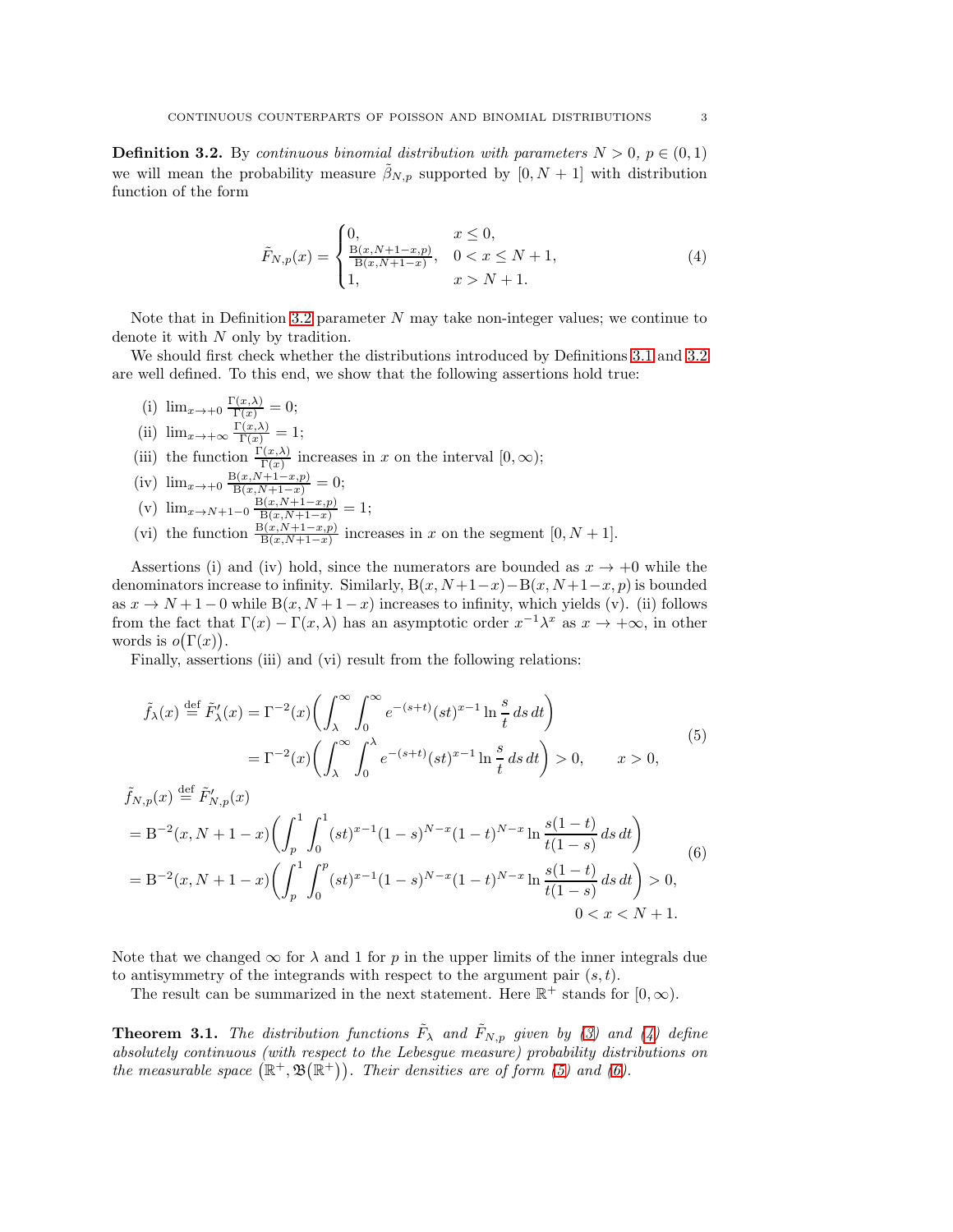### 4 ANDRII ILIENKO

# 4. Volterra functions and the moments of the continuous Poisson distribution

In this section, we study the moments of the continuous Poisson distribution. They turn out to be closely related to classical Volterra functions, which play a role in integral transforms.

We first give the corresponding definitions (see e.g. [\[2\]](#page-6-10) or [\[3\]](#page-6-11)). In the most general form, the Volterra  $\mu$ -function is defined by

$$
\mu(t, \alpha, \beta) = \int_0^\infty \frac{t^{x+\alpha} x^\beta}{\Gamma(\beta+1)\Gamma(x+\alpha+1)} dx, \quad \text{Re}\,\beta > -1.
$$

In particular, by setting  $\alpha = \beta = 0$  we come to a simpler and more known Volterra *ν*-function:  $\nu(t) = \int_0^\infty \frac{t^x}{\Gamma(x+1)} dx$ .

For a fixed  $k \in \mathbb{N}$ , consider the k-order moment function of the continuous Poisson distribution:

$$
m_k(\lambda) \stackrel{\text{def}}{=} \int_0^\infty x^k \tilde{\pi}_\lambda(dx), \qquad \lambda > 0.
$$

Then we have

$$
m_k(\lambda) = k \int_0^\infty x^{k-1} (1 - \tilde{F}_{\lambda}(x)) dx = k \int_0^\infty \frac{x^{k-1} (\Gamma(x) - \Gamma(x, \lambda))}{\Gamma(x)} dx.
$$

By the definition of complete and incomplete Γ-functions and Fubini theorem

<span id="page-3-1"></span>
$$
m_k(\lambda) = k \int_0^{\lambda} e^{-t} \left( \int_0^{\infty} \frac{x^{k-1} t^{x-1}}{\Gamma(x)} dx \right) dt = k! \int_0^{\lambda} e^{-t} \mu(t, -1, k-1) dt. \tag{7}
$$

The moments of the continuous Poisson distribution look particularly nice in terms of Laplace transform in  $\lambda$ . Again by Fubini theorem we have

<span id="page-3-0"></span>
$$
\hat{m}_k(s) \stackrel{\text{def}}{=} \int_0^\infty e^{-s\lambda} m_k(\lambda) d\lambda = \frac{k!}{s} \int_0^\infty e^{-t(s+1)} \mu(t, -1, k-1) dt. \tag{8}
$$

The Laplace transform  $\hat{\mu}$  of the Volterra function  $\mu$  is of the form

$$
\hat{\mu}(s,\alpha,\beta) = \frac{1}{s^{\alpha+1}(\ln s)^{\beta+1}}, \qquad \text{Re}\, s > 1.
$$

(See e.g. [\[3\]](#page-6-11); anyway, this can be deduced by a simple calculation.) Thus, [\(8\)](#page-3-0) yields

<span id="page-3-2"></span>
$$
\hat{m}_k(s) = \frac{k!}{s \ln^k (1+s)}, \qquad \text{Re}\, s > 0. \tag{9}
$$

The previous relation makes it possible to find the double Laplace transform (Laplace-Stieltjes with respect to measure and Laplace with respect to  $\lambda$ ) of the distribution family  $(\tilde{\pi}_{\lambda}, \lambda > 0)$ . Let  $\xi_{\lambda}, \lambda > 0$ , denote a random variable distributed by the continuous Poisson law with parameter  $\lambda$ . Then, for Re  $s > 0$  we have

<span id="page-3-3"></span>
$$
\hat{\varphi}(p,s) \stackrel{\text{def}}{=} \int_0^\infty e^{-s\lambda} \mathbb{E} e^{-p\xi_\lambda} d\lambda = \iint_{(0,\infty)\times(0,\infty)} e^{-px-s\lambda} \tilde{\pi}_\lambda(dx) d\lambda =
$$
\n
$$
= \sum_{k=0}^\infty \frac{(-p)^k}{k!} \int_0^\infty e^{-s\lambda} m_k(\lambda) d\lambda = \sum_{k=0}^\infty \frac{(-p)^k \hat{m}_k(s)}{k!} = \frac{1}{s} \frac{\ln(1+s)}{p + \ln(1+s)}.
$$
\n(10)

We now resume all the above in the next statement.

**Theorem 4.1.** The moments of the continuous Poisson distribution  $\tilde{\pi}_{\lambda}$  are given by formula [\(7\)](#page-3-1). In terms of Laplace transform they can be expressed as [\(9\)](#page-3-2). The double Laplace transform of the distribution family  $(\tilde{\pi}_{\lambda}, \lambda > 0)$  is of form [\(10\)](#page-3-3).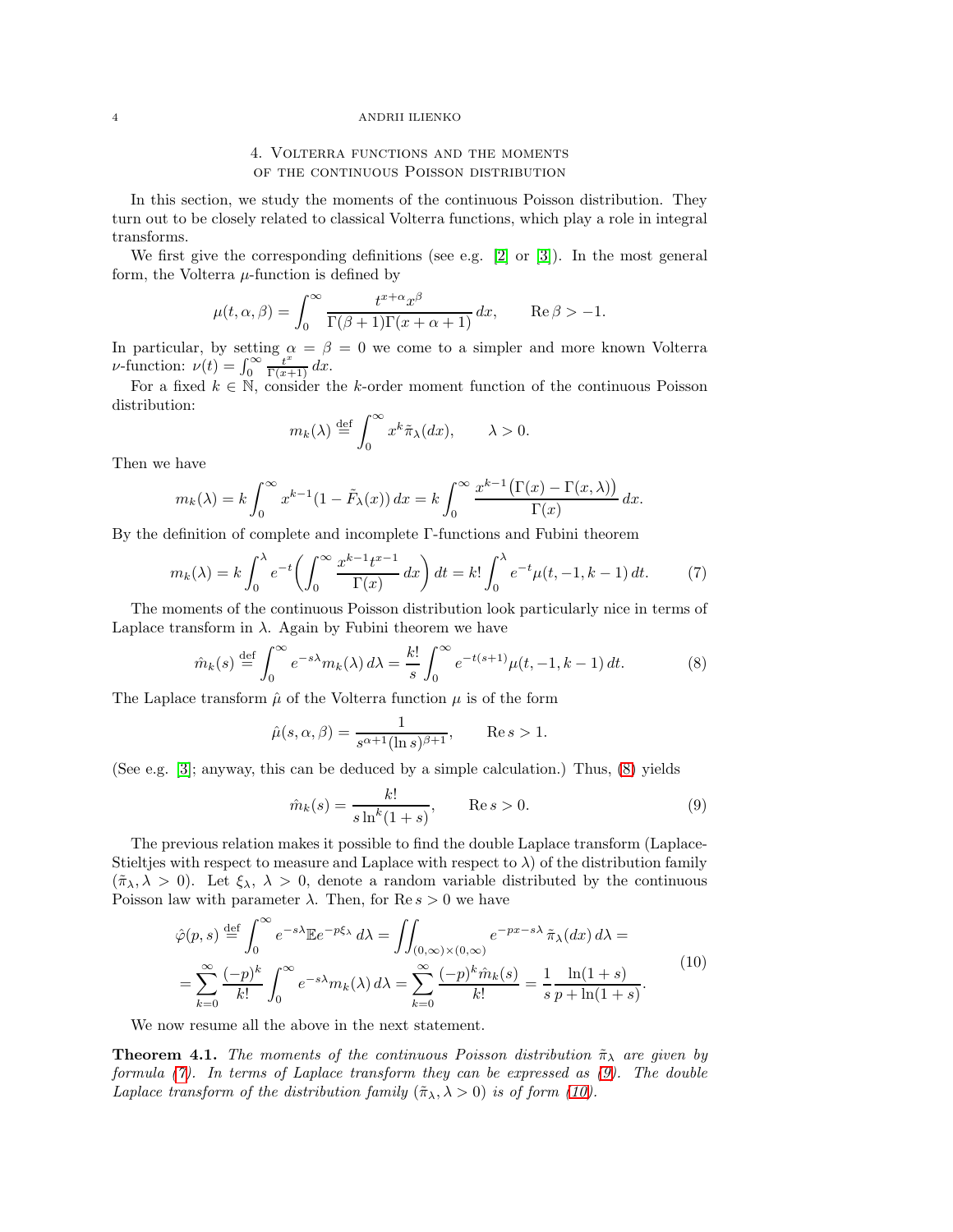### 5. Convergence of continuous binomial distributions

The classical Poisson theorem (sometimes also called the law of rare events) asserts that under the condition  $N_p \to \lambda$  the sequence of binomial distributions with parameters  $N, p$  weakly converges to the Poisson one with parameter  $\lambda$ . In this section, we show that this remains true also for their continuous counterparts.

<span id="page-4-2"></span>**Theorem 5.1.** Let  $(\tilde{\beta}_{N(k),p(k)}, k \in \mathbb{N})$  be a sequence of continuous binomial distributions. If  $N(k) \to \infty$  and  $p(k) \to 0$  as  $k \to \infty$  in such a way that  $N(k)p(k) \to \lambda$  then  $\tilde{\beta}_{N(k),p(k)} \stackrel{w}{\rightarrow} \tilde{\pi}_{\lambda}.$ 

We break the proof up into three lemmas.

<span id="page-4-3"></span>**Lemma 5.1.** For arbitrary  $x \in [0, N]$  and  $y \in [0, \infty)$ 

$$
\tilde{\beta}_{N,p}([x,x+1)) = \frac{\Gamma(N+1)}{\Gamma(x+1)\Gamma(N-x+1)} \cdot p^x (1-p)^{N-x},\tag{11}
$$

<span id="page-4-1"></span><span id="page-4-0"></span>
$$
\tilde{\pi}_{\lambda}\big([y, y+1)\big) = \frac{e^{-\lambda}\lambda^y}{\Gamma(y+1)}.\tag{12}
$$

Proof. Performing a simple integration by parts, we have

$$
\tilde{\beta}_{N,p}([x,x+1)) = \tilde{F}_{N,p}(x+1) - \tilde{F}_{N,p}(x) = \frac{B(x+1, N-x, p)}{B(x+1, N-x)} - \frac{B(x, N+1-x, p)}{B(x, N+1-x)} = \frac{p^x(1-p)^{N-x}}{(N-x)B(x+1, N-x)},
$$

which yields  $(11)$  by the relationship between Γ- and B-functions.  $(12)$  can be obtained in a similar manner.

<span id="page-4-7"></span>Lemma 5.2. Under the conditions of Theorem [5.1](#page-4-2)

$$
\lim_{k \to \infty} \tilde{\beta}_{N(k),p(k)}([x,x+1)) = \tilde{\pi}_{\lambda}([x,x+1)), \qquad x \ge 0.
$$

The proof follows from Lemma [5.1](#page-4-3) and elementary computations with Stirling's formula and is thus omitted.

<span id="page-4-4"></span>**Lemma 5.3.** Let  $(\mathcal{P}_k, k \in \mathbb{N} \cup \{\infty\})$  be a sequence of probability measures on the measurable space  $(\mathbb{R}^+, \mathfrak{B}(\mathbb{R}^+))$ . If for each  $x \geq 0$ 

<span id="page-4-6"></span>
$$
\lim_{k \to \infty} \mathcal{P}_k([x, x+1)) = \mathcal{P}_\infty([x, x+1)),\tag{13}
$$

then the weak convergence of  $\mathcal{P}_k$  to  $\mathcal{P}_\infty$  holds.

Lemma [5.3](#page-4-4) actually implies that the intervals  $[x, x + 1], x \ge 0$ , form a convergence determining class (see e.g. [\[5\]](#page-6-12), p. 18).

*Proof.* Denote by  $F_k$  the distribution function of the measure  $\mathcal{P}_k$ . For a fixed  $\varepsilon > 0$ let  $N_{\varepsilon}$  be such an integer that  $\mathcal{P}_{\infty}([N_{\varepsilon}, \infty)) < \varepsilon$ . Then, for each  $k \in \mathbb{N} \cup \{\infty\}$  and  $x \geq 0$ 

$$
F_k(x) = 1 - \mathcal{P}_k([x,\infty)) = 1 - \sum_{n=1}^{\lceil N_{\varepsilon} - x \rceil} \mathcal{P}_k([x+n-1,x+n)) - \mathcal{P}_k([x+\lceil N_{\varepsilon} - x \rceil,\infty)),
$$

and so

<span id="page-4-5"></span>
$$
|F_{\infty}(x) - F_k(x)| \le
$$
  
\n
$$
\leq \left| \sum_{n=1}^{\lceil N_{\varepsilon} - x \rceil} \mathcal{P}_{\infty}([x + n - 1, x + n)) - \sum_{n=1}^{\lceil N_{\varepsilon} - x \rceil} \mathcal{P}_k([x + n - 1, x + n)) \right| +
$$
 (14)  
\n
$$
+ \mathcal{P}_{\infty}([x + \lceil N_{\varepsilon} - x \rceil, \infty)) + \mathcal{P}_k([x + \lceil N_{\varepsilon} - x \rceil, \infty)).
$$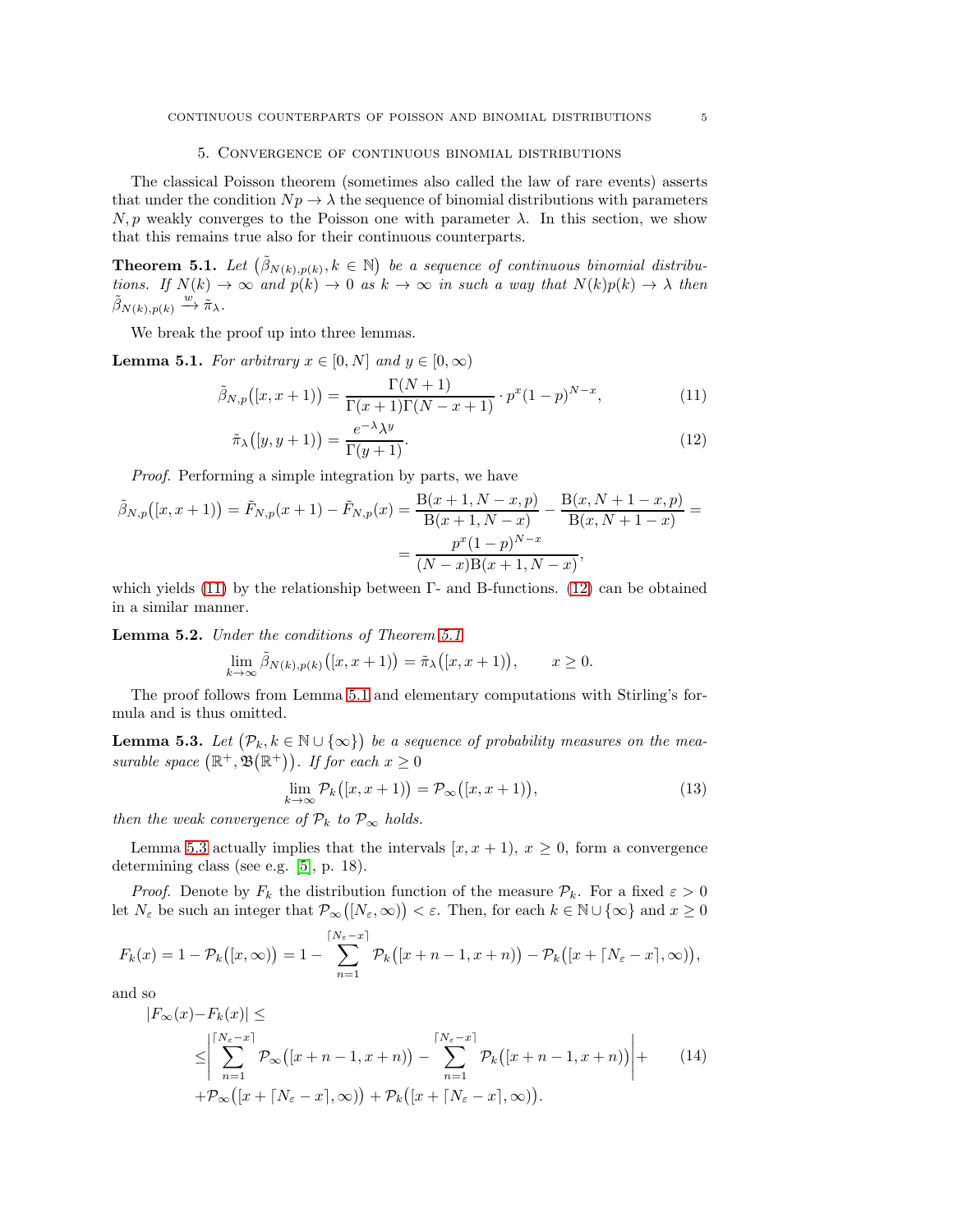### 6 ANDRII ILIENKO

The absolute value on the right-hand side in [\(14\)](#page-4-5) tends to zero as  $k \to \infty$  due to condition [\(13\)](#page-4-6). Since  $x + \lceil N_{\varepsilon} - x \rceil \ge N_{\varepsilon}$ , we have  $\mathcal{P}_{\infty}([x + \lceil N_{\varepsilon} - x \rceil, \infty)) < \varepsilon$ . Moreover,

$$
\limsup_{k \to \infty} \mathcal{P}_k([x + \lceil N_{\varepsilon} - x \rceil, \infty)) \le \lim_{k \to \infty} \mathcal{P}_k([N_{\varepsilon}, \infty)) = 1 - \lim_{k \to \infty} \mathcal{P}_k([0, N_{\varepsilon})) =
$$
  
= 1 -  $\mathcal{P}_{\infty}([0, N_{\varepsilon})) = \mathcal{P}_{\infty}([N_{\varepsilon}, \infty)) < \varepsilon.$ 

Letting now at first  $k \to \infty$  and then  $\varepsilon \to 0$ , we obtain by [\(14\)](#page-4-5) that

$$
\lim_{k \to \infty} F_k(x) = F_{\infty}(x), \qquad x \ge 0,
$$

which was to be proved.

Proof of Theorem [5.1](#page-4-2) follows immediately from Lemmas [5.2](#page-4-7) and [5.3.](#page-4-4)

## 6. An application to the Γ-process

In this section, we show that the continuous Poisson distribution appears as the distribution of the (in a proper way normalized) time when Γ-process jumps over a fixed level.

We start with an informal explanation of this phenomenon. Consider a sequence of independent identically exponentially distributed random variables  $\{\tau_i, i \in \mathbb{N}\}\$  and the sequence of their cumulative sums  $T = \{T_n, n \in \mathbb{N}\}\colon T_n = \sum_{i=1}^n \tau_i$ . Also set  $T_0 = 0$ . It is well known that the renewal process  $(X(t), t \geq 0)$  constructed by the sequence T as  $X(t) = \sup\{n : T_n \leq t\}$  is the classical Poisson process. The question is whether this setting can be carried into continuous time in such a way that the continuous Poisson distribution occurs instead of the classical one.

To answer this question we look upon the sequence  $T$  as a Lévy process in discrete time, i.e. random sequence with independent homogeneous increments. We can carry this process into continuous time, since the distribution of unit increments (the exponential one) is infinitely divisible. What's more, it is a special case of the Γ-distribution. Thus we may regard the  $\Gamma$ -process as a natural continuous counterpart of the sequence  $T$ .

Recall the corresponding definition (see e.g. [\[4\]](#page-6-13), p. 54).

**Definition 6.1.** A Lévy process  $(\tilde{T}(t), t \geq 0)$  is called the Γ-process with parameters  $\alpha, \beta > 0$  if its transition density has a form

$$
f_t(x) = \frac{\beta^{\alpha t}}{\Gamma(\alpha t)} x^{\alpha t - 1} e^{-\beta x}, \qquad x \ge 0.
$$

**Assertion 6.1.** Let  $\tau_c$  be a time when the process  $\tilde{T}$  jumps over a fixed level c. Then the random variable  $\alpha \tau_c$  is continuously Poisson distributed with parameter  $\beta c$ .

The proof follows from the fact that the distribution function  $F_c$  of the random variable  $\alpha\tau_c$  coincides with that of the continuous Poisson distribution  $\tilde{\pi}_{\beta c}$ :

$$
F_c(x) = \mathbb{P}\left\{\tau_c < \frac{x}{\alpha}\right\} = \mathbb{P}\left\{\tilde{T}\left(\frac{x}{\alpha}\right) > c\right\} = \int_c^\infty f_{x/\alpha}(u) \, du = \frac{\beta^x}{\Gamma(x)} \int_c^\infty u^{x-1} e^{-\beta u} \, du = \frac{\Gamma(x, \beta c)}{\Gamma(x)} = \tilde{F}_{\beta c}(x), \qquad x > 0.
$$